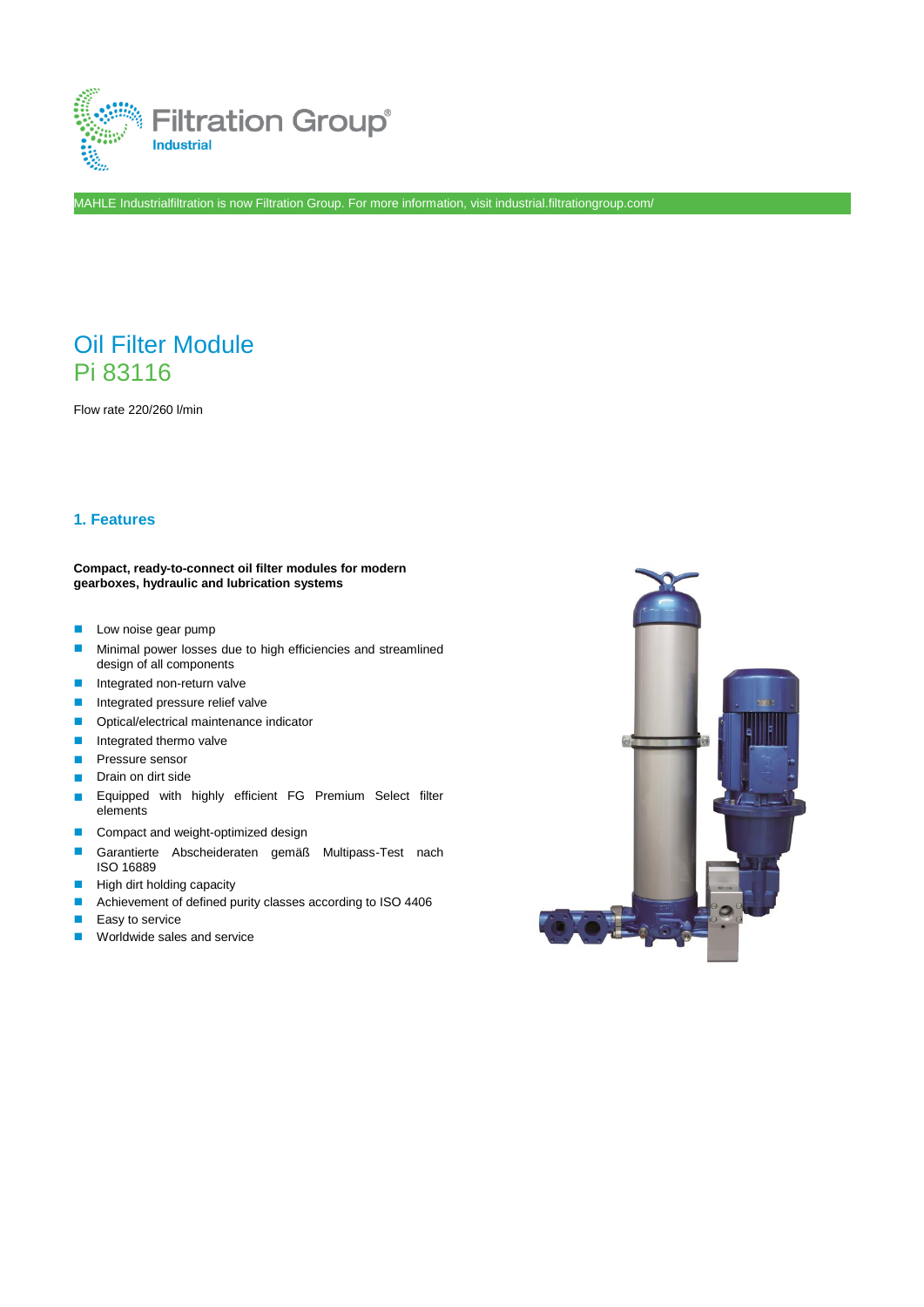### **2. Mode of operation**

The main components of the oil filter module are filter, adapter, electric pump and thermo valve. The adapter, with CFD analysis optimized channel guidance, ensures a flow with lowest flow resistance. A pressure relief valve is integrated into the adapter so that the oil can flow back into the tank if the viscosity is too high.

The low-noise gear pump is characterised by very good suction properties and excellent mechanical and volumetric efficiency.

In wind power, 3 or 2-stage filter elements are used for filtration (see the corresponding element data sheets). With these FG PS filter elements incl. PulseShieldTM Pro fixation fleece, excellent cleanliness classes according to ISO 4406/1999 are achieved.

A differential pressure indicator is used to monitor the filter elements.

The oil filter module is suitable for all hydraulic and lubricating oils based on mineral oil. The standard delivery includes the complete unit with electric motor, gear pump, filter housing, maintenance indicator, pressure sensor, filter element and thermo valve. The oil filter module is designed for an operating pressure of up to 25 bar. The gear pump (7) sucks the oil out of the tank via the inlet (6) and pumps it through the adapter into the filter housing. In the filter housing, the oil flows through the filter element (1) and the filter head. In the thermo valve (2), the oil is conducted to the cooler (outlet 3) or directly to the gear unit (outlet 4) depending on

the temperature. When the maximum differential pressure is reached, the maintenance indicator (9) emits an electrical signal. The filter element (1) must then be replaced and disposed of properly.

The vent line (8) is screwed to the tank on site to prevent the formation of an air cushion in the filter housing. The hose line can be supplied as an option.

The pressure relief valve (5) protects the system from excessive pressure. The backflow of the oil through the oil filter module into the tank is prevented by a check valve integrated in the filter head.

#### **3. Technical specifications**

| Nominal volume flow:             |                   |
|----------------------------------|-------------------|
| at 50 Hz:                        | 73/156 l/min      |
| at 60 Hz:                        | 80/188 l/min      |
| Max. ambient temperature:        | 60 °C             |
| Media temperature range:         | -30 °C to +100 °C |
| Connection suction side:         | SAE 2"            |
| Outlet thermo valve cooler or    |                   |
| gearbox:                         | SAE 2"            |
| Max. viskosity:                  | 10000 cSt         |
| Rated speed at                   |                   |
| 50 Hz:                           | 705/1440 U/min    |
| 60 Hz:                           | 850/1745 U/min    |
| Rated power at 40 °C             |                   |
| 50 Hz:                           | 4.5/6.0 kW        |
| 60 Hz:                           | 5.4/7.2 kW        |
| Rated voltage at                 |                   |
| 50 Hz:                           | 400 V             |
| 60 Hz:                           | 460 V             |
| Rated current at                 |                   |
| 50 Hz:                           | 9.9/11.5 A        |
| 60 Hz:                           | 8.2/11.5A         |
| Rated frequency:                 | 50 Hz             |
|                                  | 60 Hz             |
| Protection class:                | IP55              |
| Setting pressure limiting valve: | $12 \pm 10$ % bar |
|                                  |                   |



- 1 Filter element (inside)
- 2 Thermo valve
- 3 Outlet cooler
- 4 Outlet gearbox
- Outlet pressure relief valve\*
- 6 Inlet
- 7 Motor
- 8 Vent connection<br>9 Electrical mainte 9 Electrical maintenance indicator
- 10 Drain dirt side
- \* The pressure relief valve must be connected by the customer.

#### 3.1 Oil filter module/pump 3.2 Maintenance indicator PiS 3119/3.5

| Nominal volume flow:          |                   | Switching pressure:      | $3.5 \pm 10$ % bar |
|-------------------------------|-------------------|--------------------------|--------------------|
| at 50 Hz:                     | 73/156 l/min      | Voltage range:           | 12 -150 V AC/DC    |
| at 60 Hz:                     | 80/188 l/min      | Max. switching current:  | 1 A                |
| Max. ambient temperature:     | 60 °C             | Max. switching capacity: | 20 W               |
| Media temperature range:      | -30 °C to +100 °C | Contact type:            | Normally closed    |
| Connection suction side:      | SAE 2"            | Protection class:        | IP65               |
| Outlet thermo valve cooler or |                   | Switching point 1:       | 75 %               |
| gearbox:                      | SAE 2"            | Switching point 2:       | 100 %              |
|                               |                   |                          |                    |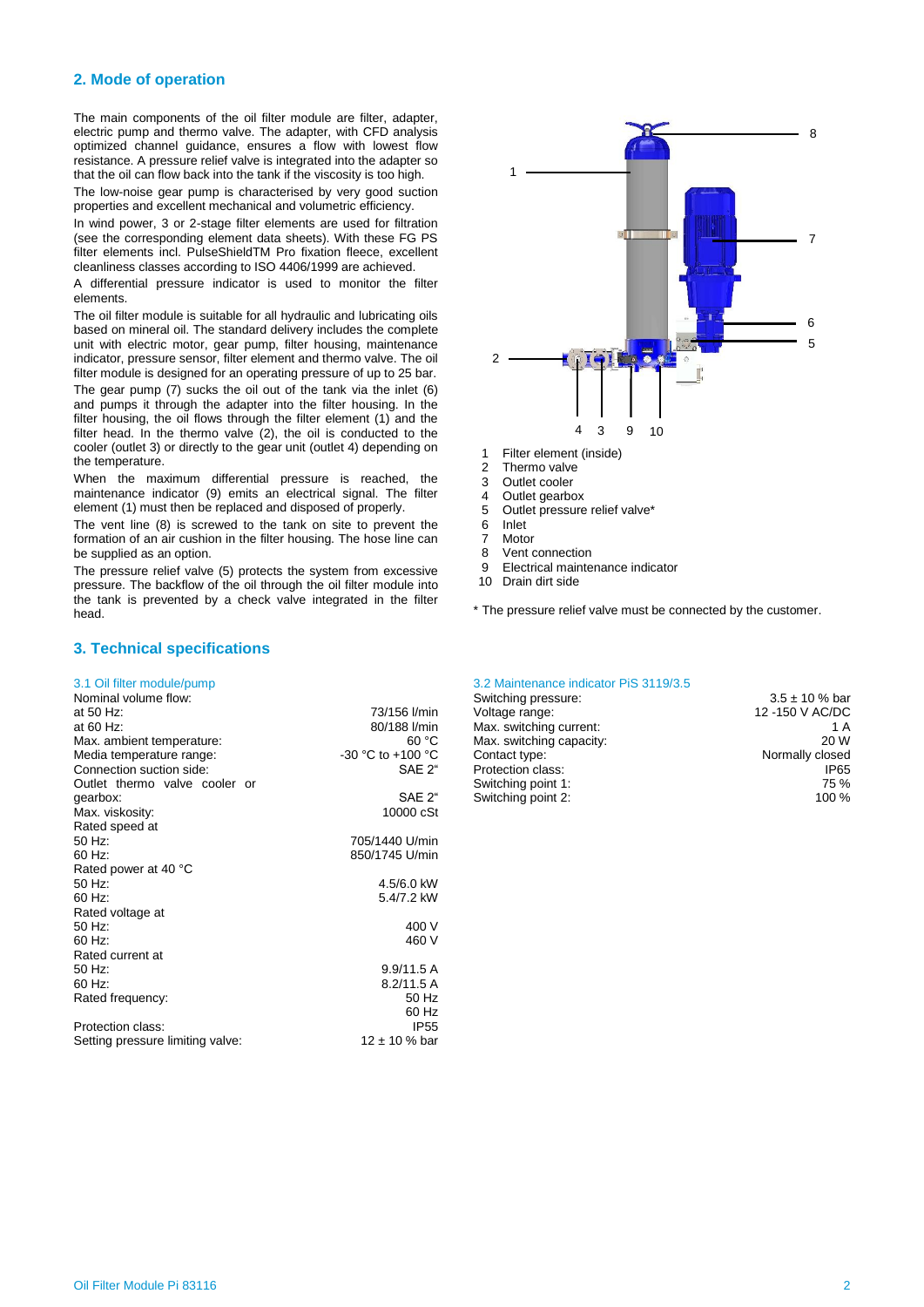# **4. Dimensions**



Ausgang Getriebe SAE 2" Ausgang Kühler SAE 2"<br>outlett cooler SAE 2"

Kugelhahn G ⊁″ Aalass Schmutzseite<br>Stopfen max / SNm<br>*balvaive G ½" drain dirty side*<br>,*plug max 15Nm* 

point

Messpunkt<br>Reinseite<br>measuring p<br>clean side